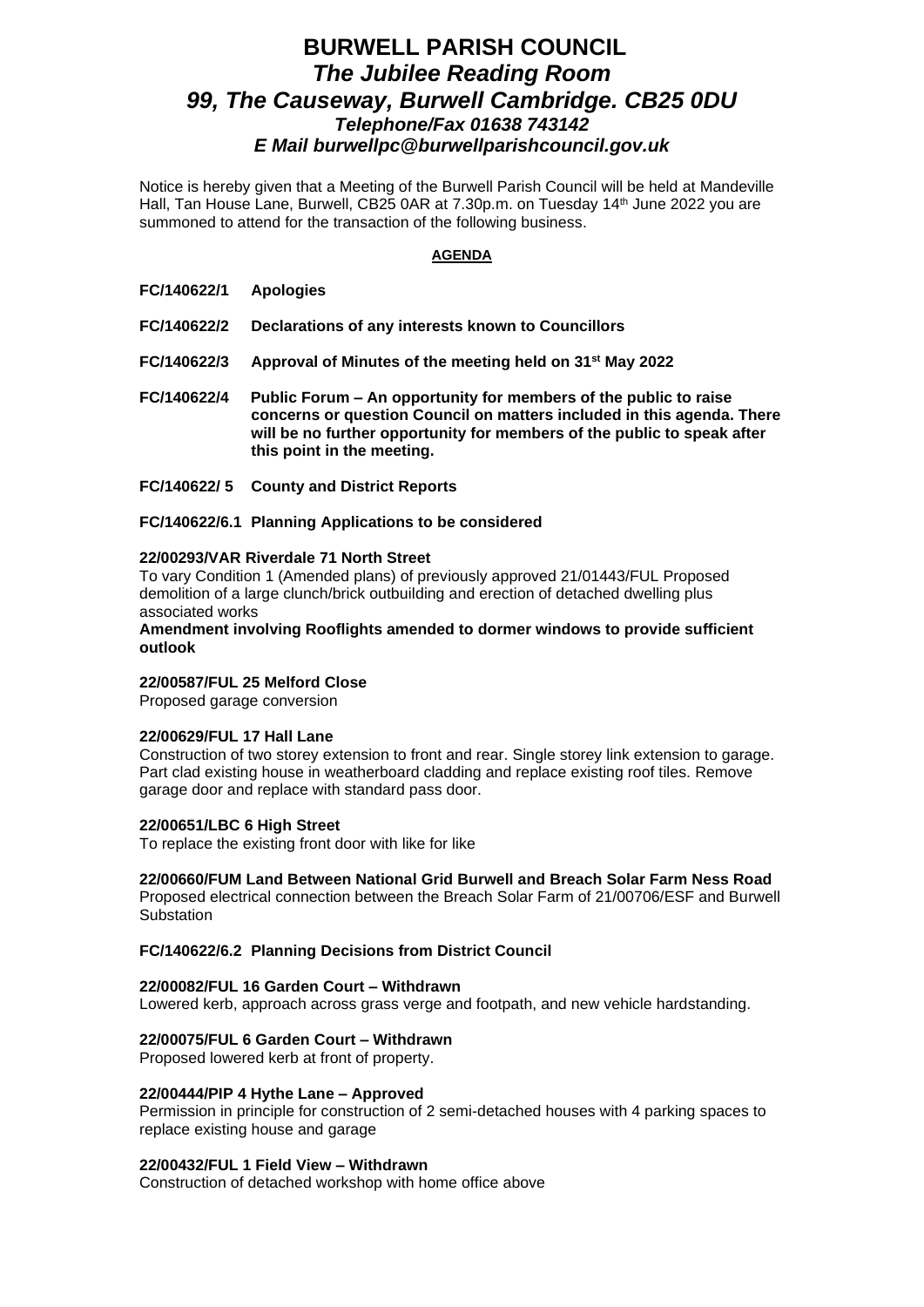# **FC/140622/6.3 Trees/Environment Notification of approved tree works by East Cambs. District Council**

# **22/00546/TRE Domek 1 High Street**

T1 Horse Chestnut – Removal of dead wood at top of tree and reduce/reshape by up to 1m T2 Elm – Fell/remove as dead.

# **FC/140622/7 Finance**

- 1. Receipt from ECDC of CIL Funding of £16,461.77
- 2. Consideration of payment of the following:

| Payee                    | <b>Description</b>                                       | <b>Amount inc.</b><br>Vat |
|--------------------------|----------------------------------------------------------|---------------------------|
| D Cawley                 | Mileage                                                  | £22.05                    |
| <b>G Rowland</b>         | <b>Mileage &amp; Expenses</b>                            | £151.65                   |
| <b>Burwell Cleaning</b>  | <b>Various Properties</b>                                | £1,062.80                 |
| <b>N&amp;C Glass</b>     | MH Door Repairs                                          | £516.00                   |
| AED                      | <b>GMH AV</b>                                            | £5,528.70                 |
| <b>Burwell Computers</b> | Email changes new<br>CIIrs                               | £195.00                   |
| <b>Burwell Computers</b> | Back up Vault/Cloud<br><b>Monthly Charge May</b><br>2022 | £55.00                    |
| <b>Gill Miller</b>       | Reimbursement Jubilee<br><b>Events</b>                   | tbc                       |
| <b>Paul Webb</b>         | <b>Mileage - Westotec</b>                                | £49.05                    |
| <b>Salaries etc</b>      | <b>All Staff</b>                                         | £7,612.72                 |
|                          | Total                                                    | £15,192.97                |

# **FC/140622/8 Action Points Update**

Updates to the following:

| <b>No</b>      | <b>Action Point</b>                                                                                                                       | <b>Comments on Progress</b>                                                                                                                                                       |
|----------------|-------------------------------------------------------------------------------------------------------------------------------------------|-----------------------------------------------------------------------------------------------------------------------------------------------------------------------------------|
| 1.             | Section 106 Money                                                                                                                         | Available 106 funding for Cycleways £1,000<br>No further update                                                                                                                   |
| 2.             | Newmarket Road Bridge<br>safety improvements<br><b>Burwell to Exning Cycle</b><br>Way                                                     | Exning Development – work has started on site. No further update.                                                                                                                 |
| 3.             | Newmarket Road<br>proposed Sports Hub<br>including 3G artificial pitch<br>Sports Pavilion/Football<br><b>Pitches Recreation</b><br>Ground | Clerk has received an email from This Land asking for public<br>consultations for the Sports Hub to be carried out around the same<br>time as the Gardiner Memorial Hall Opening. |
| $\mathbf{4}$ . | Pauline's Swamp                                                                                                                           | Clerk written to new Land Director of Hopkins Homes to ascertain if<br>they still intend to transfer the land.                                                                    |
| 5.             | <b>Gardiner Memorial Hall</b><br>Refurbishment                                                                                            | Ongoing work on site.                                                                                                                                                             |